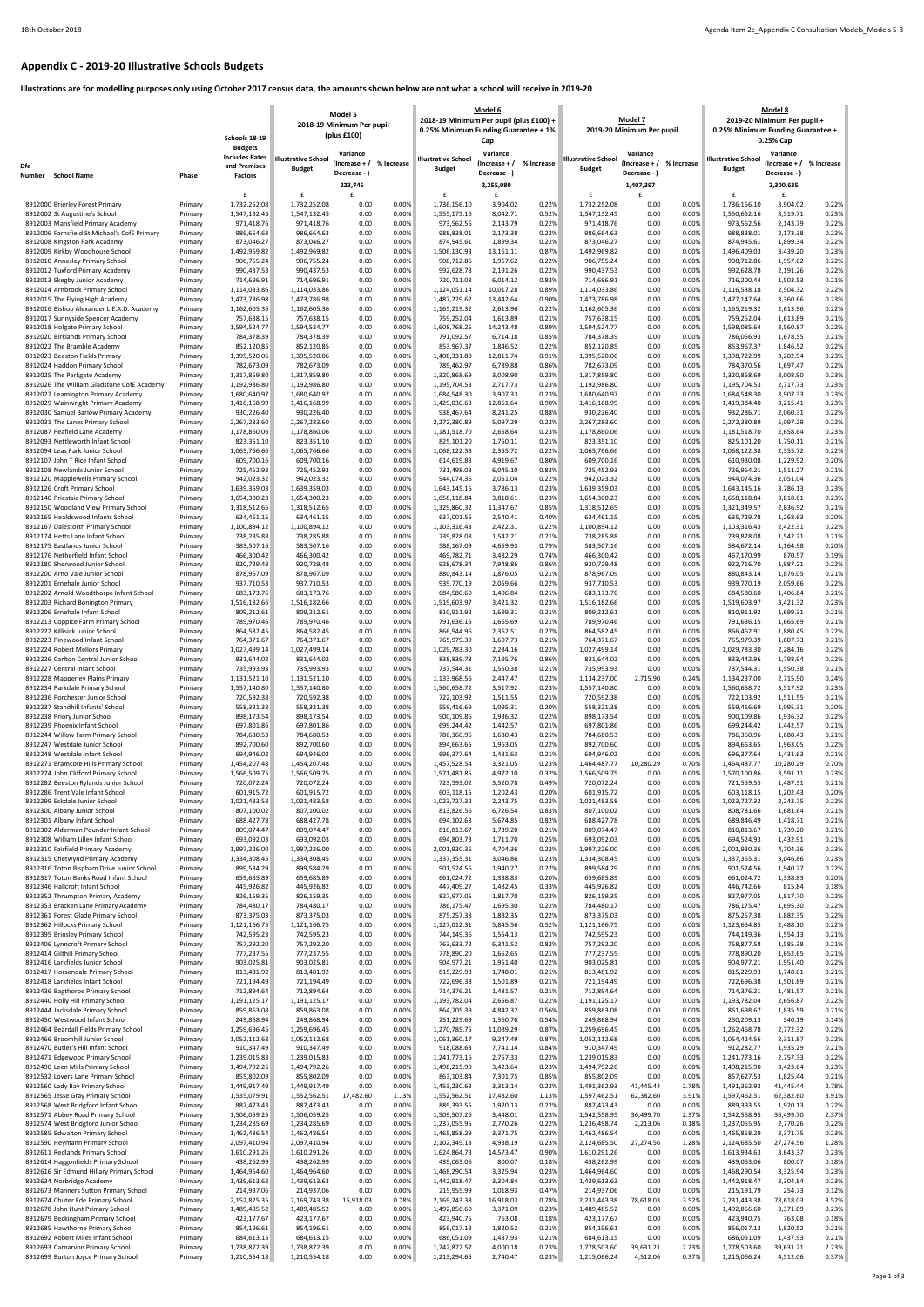## **Appendix C - 2019-20 Illustrative Schools Budgets**

**Illustrations are for modelling purposes only using October 2017 census data, the amounts shown below are not what a school will receive in 2019-20**

|                                                                            |                    | Schools 18-19                                           | Model 5<br>2018-19 Minimum Per pupil<br>(plus £100) |                                             |                | 2018-19 Minimum Per pupil (plus £100) +<br>0.25% Minimum Funding Guarantee + 1% | Model 6<br>Cap                            |                | Model 7<br>2019-20 Minimum Per pupil        |                                           |                | <b>Model 8</b><br>2019-20 Minimum Per pupil +<br>0.25% Minimum Funding Guarantee +<br>0.25% Cap |                                             |                |
|----------------------------------------------------------------------------|--------------------|---------------------------------------------------------|-----------------------------------------------------|---------------------------------------------|----------------|---------------------------------------------------------------------------------|-------------------------------------------|----------------|---------------------------------------------|-------------------------------------------|----------------|-------------------------------------------------------------------------------------------------|---------------------------------------------|----------------|
| Dfe                                                                        |                    | <b>Budgets</b><br><b>Includes Rates</b><br>and Premises | <b>Illustrative School</b><br><b>Budget</b>         | Variance<br>$(Increase + /$<br>Decrease - ) | % Increase     | <b>Illustrative School</b><br><b>Budget</b>                                     | Variance<br>(Increase + /<br>Decrease - ) | % Increase     | <b>Illustrative School</b><br><b>Budget</b> | Variance<br>(Increase + /<br>Decrease - ) | % Increase     | <b>Illustrative School</b><br><b>Budget</b>                                                     | Variance<br>(Increase $+$ /<br>Decrease - ) | % Increase     |
| Number<br><b>School Name</b><br>8912700 Manor Park Infant School           | Phase<br>Primary   | <b>Factors</b><br>626,697.24                            | 626,697.24                                          | 0.00                                        | 0.00%          | 627,965.25                                                                      | 1,268.01                                  | 0.20%          | 626,697.24                                  | 0.00                                      | 0.00%          | 627,965.25                                                                                      | 1,268.01                                    | 0.20%          |
| 8912704 Ramsden Primary School                                             | Primary            | 856,155.56                                              | 856,155.56                                          | 0.00                                        | 0.00%          | 857,979.01                                                                      | 1,823.46                                  | 0.21%          | 856,155.56                                  | 0.00                                      | 0.00%          | 857,979.01                                                                                      | 1,823.46                                    | 0.21%          |
| 8912705 Clarborough Primary School                                         | Primary            | 667,762.63                                              | 667,762.63                                          | 0.00                                        | 0.00%          | 669,061.14                                                                      | 1,298.52                                  | 0.19%          | 667,762.63                                  | 0.00                                      | 0.00%          | 669,061.14                                                                                      | 1,298.52                                    | 0.19%          |
| 8912718 John Blow Primary School                                           | Primary            | 682,530.18                                              | 682,530.18                                          | 0.00                                        | 0.00%          | 683,935.84                                                                      | 1,405.66                                  | 0.21%          | 682,530.18                                  | 0.00                                      | 0.00%          | 683,935.84                                                                                      | 1,405.66                                    | 0.21%          |
| 8912723 Cropwell Bishop Primary School                                     | Primary            | 753,248.01                                              | 753,248.01                                          | 0.00                                        | 0.00%          | 754,850.24                                                                      | 1,602.22                                  | 0.21%          | 753,248.01                                  | 0.00                                      | 0.00%          | 754,850.24                                                                                      | 1,602.22                                    | 0.21%          |
| 8912731 Lantern Lane Primary School                                        | Primary            | 1,388,012.05                                            | 1,388,012.05                                        | 0.00                                        | 0.00%          | 1,391,093.93                                                                    | 3,081.87                                  | 0.22%          | 1,388,012.05                                | 0.00                                      | 0.00%          | 1,391,093.93                                                                                    | 3,081.87                                    | 0.22%          |
| 8912732 Brookside Primary School                                           | Primary            | 785,224.48                                              | 785,224.48                                          | 0.00                                        | 0.00%          | 786,882.23                                                                      | 1,657.75                                  | 0.21%          | 785,224.48                                  | 0.00                                      | 0.00%          | 786,882.23                                                                                      | 1,657.75                                    | 0.21%          |
| 8912734 East Markham Primary School                                        | Primary            | 481,099.16                                              | 481,099.16                                          | 0.00                                        | 0.00%          | 482,000.30                                                                      | 901.15                                    | 0.19%          | 481,099.16                                  | 0.00                                      | 0.00%          | 482,000.30                                                                                      | 901.15                                      | 0.19%          |
| 8912737 King Edwin Primary School                                          | Primary            | 1,303,842.68                                            | 1,303,842.68                                        | 0.00                                        | 0.00%          | 1,306,713.92                                                                    | 2,871.24                                  | 0.22%          | 1,303,842.68                                | 0.00                                      | 0.00%          | 1,306,713.92                                                                                    | 2,871.24                                    | 0.22%          |
| 8912741 Elkesley Primary School                                            | Primary            | 374,008.31                                              | 374,008.31                                          | 0.00                                        | 0.00%<br>0.00% | 374,651.71                                                                      | 643.40<br>713.69                          | 0.17%<br>0.18% | 374,008.31                                  | 0.00                                      | 0.00%<br>0.00% | 374,651.71                                                                                      | 643.40<br>713.69                            | 0.17%<br>0.18% |
| 8912742 Everton Primary School<br>8912745 Flintham Primary School          | Primary<br>Primary | 400,269.16<br>449,284.87                                | 400,269.16<br>449,284.87                            | 0.00<br>0.00                                | 0.00%          | 400,982.85<br>450,087.93                                                        | 803.06                                    | 0.18%          | 400,269.16<br>449,284.87                    | 0.00<br>0.00                              | 0.00%          | 400,982.85<br>450,087.93                                                                        | 803.06                                      | 0.18%          |
| 8912748 Gotham Primary School                                              | Primary            | 784,346.95                                              | 784,346.95                                          | 0.00                                        | 0.00%          | 785,976.16                                                                      | 1,629.20                                  | 0.21%          | 784,346.95                                  | 0.00                                      | 0.00%          | 785,976.16                                                                                      | 1,629.20                                    | 0.21%          |
| 8912751 Queen Eleanor Primary School                                       | Primary            | 320,871.06                                              | 320,871.06                                          | 0.00                                        | 0.00%          | 322,696.97                                                                      | 1,825.91                                  | 0.57%          | 320,871.06                                  | 0.00                                      | 0.00%          | 321,327.53                                                                                      | 456.48                                      | 0.14%          |
| 8912768 Willow Brook Primary School                                        | Primary            | 686,802.98                                              | 686,802.98                                          | 0.00                                        | 0.00%          | 688,215.51                                                                      | 1,412.54                                  | 0.21%          | 686,802.98                                  | 0.00                                      | 0.00%          | 688,215.51                                                                                      | 1,412.54                                    | 0.21%          |
| 8912769 Kinoulton Primary School                                           | Primary            | 524,950.15                                              | 524,950.15                                          | 0.00                                        | 0.00%          | 525,945.73                                                                      | 995.59                                    | 0.19%          | 524,950.15                                  | 0.00                                      | 0.00%          | 525,945.73                                                                                      | 995.59                                      | 0.19%          |
| 8912770 Crossdale Primary School                                           | Primary            | 739,070.72                                              | 739,070.72                                          | 0.00                                        | 0.00%          | 740,636.51                                                                      | 1,565.79                                  | 0.21%          | 739,070.72                                  | 0.00                                      | 0.00%          | 740,636.51                                                                                      | 1,565.79                                    | 0.21%          |
| 8912772 Kirklington Primary School                                         | Primary            | 393,918.65                                              | 393,918.65                                          | 0.00                                        | 0.00%          | 396,473.33                                                                      | 2,554.69                                  | 0.64%          | 393,918.65                                  | 0.00                                      | 0.00%          | 394,557.32                                                                                      | 638.67                                      | 0.16%          |
| 8912775 Lambley Primary School                                             | Primary            | 565,478.59                                              | 565,478.59                                          | 0.00                                        | 0.00%          | 566,595.41                                                                      | 1,116.83                                  | 0.20%          | 565,478.59                                  | 0.00                                      | 0.00%          | 566,595.41                                                                                      | 1,116.83                                    | 0.20%          |
| 8912779 Mattersey Primary School                                           | Primary            | 224,540.49                                              | 224,540.49                                          | 0.00                                        | 0.00%          | 225,664.28                                                                      | 1,123.79                                  | 0.50%          | 224,540.49                                  | 0.00                                      | 0.00%          | 224,821.44                                                                                      | 280.95                                      | 0.12%          |
| 8912781 Misson Primary School                                              | Primary            | 453,308.63                                              | 453,308.63                                          | 0.00                                        | 0.00%          | 454,103.45                                                                      | 794.82                                    | 0.18%          | 453,308.63                                  | 0.00                                      | 0.00%          | 454,103.45                                                                                      | 794.82                                      | 0.18%          |
| 8912784 Misterton Primary School                                           | Primary            | 761,156.26                                              | 761,156.26                                          | 0.00                                        | 0.00%          | 762,733.56                                                                      | 1,577.30                                  | 0.21%          | 761,156.26                                  | 0.00                                      | 0.00%          | 762,733.56                                                                                      | 1,577.30                                    | 0.21%          |
| 8912787 Newstead Primary School                                            | Primary            | 536,210.52                                              | 536,210.52                                          | 0.00                                        | 0.00%          | 540,364.88                                                                      | 4,154.36                                  | 0.77%          | 536,210.52                                  | 0.00                                      | 0.00%          | 537,249.11                                                                                      | 1,038.59                                    | 0.19%          |
| 8912788 Abbey Gates Primary School                                         | Primary            | 778,700.88                                              | 778,700.88                                          | 0.00                                        | 0.00%          | 780,331.34                                                                      | 1,630.45                                  | 0.21%          | 778,700.88                                  | 0.00                                      | 0.00%          | 780,331.34                                                                                      | 1,630.45                                    | 0.21%          |
| 8912790 Normanton-on-Soar Primary School                                   | Primary            | 285,250.91                                              | 285,250.91                                          | 0.00                                        | 0.00%          | 285,673.86                                                                      | 422.95                                    | 0.15%          | 285,250.91                                  | 0.00                                      | 0.00%          | 285,673.86                                                                                      | 422.95                                      | 0.15%          |
| 8912793 North Clifton Primary School                                       | Primary            | 223,033.00                                              | 223,033.00                                          | 0.00                                        | 0.00%          | 223,310.69                                                                      | 277.70                                    | 0.12%          | 223,033.00                                  | 0.00                                      | 0.00%          | 223,310.69                                                                                      | 277.70                                      | 0.12%          |
| 8912796 Muskham Primary School                                             | Primary            | 728,291.90                                              | 728,291.90                                          | 0.00                                        | 0.00%          | 729,805.20                                                                      | 1,513.30                                  | 0.21%          | 728,291.90                                  | 0.00                                      | 0.00%          | 729,805.20                                                                                      | 1,513.30                                    | 0.21%          |
| 8912801 The Forest View Academy                                            | Primary            | 950,429.74                                              | 950,429.74                                          | 0.00                                        | 0.00%          | 952,523.23                                                                      | 2,093.49                                  | 0.22%          | 950,429.74                                  | 0.00                                      | 0.00%          | 952,523.23                                                                                      | 2,093.49                                    | 0.22%          |
| 8912802 Maun Infant School                                                 | Primary            | 798,065.23                                              | 798,065.23                                          | 0.00                                        | 0.00%          | 799,757.61                                                                      | 1,692.38                                  | 0.21%          | 798,065.23                                  | 0.00                                      | 0.00%          | 799,757.61                                                                                      | 1,692.38                                    | 0.21%          |
| 8912806 Orston Primary School                                              | Primary            | 600,793.61                                              | 600,793.61                                          | 0.00                                        | 0.00%          | 602,002.17                                                                      | 1,208.56                                  | 0.20%          | 600,793.61                                  | 0.00                                      | 0.00%          | 602,002.17                                                                                      | 1,208.56                                    | 0.20%          |
| 8912810 Radcliffe-on-Trent Infant School                                   | Primary            | 861,457.63                                              | 861,457.63                                          | 0.00                                        | 0.00%          | 863,307.22                                                                      | 1,849.60                                  | 0.21%          | 861,457.63                                  | 0.00                                      | 0.00%          | 863,307.22                                                                                      | 1,849.60                                    | 0.21%          |
| 8912812 Radcliffe-on-Trent Junior School                                   | Primary            | 1,108,099.46                                            | 1,108,099.46                                        | 0.00<br>0.00                                | 0.00%          | 1,110,545.81                                                                    | 2,446.35                                  | 0.22%<br>0.55% | 1,108,099.46                                | 0.00<br>0.00                              | 0.00%          | 1,110,545.81                                                                                    | 2,446.35                                    | 0.22%          |
| 8912813 Rampton Primary School<br>8912821 Lake View Primary School         | Primary<br>Primary | 317,388.46<br>725,191.00                                | 317,388.46<br>725,191.00                            | 0.00                                        | 0.00%<br>0.00% | 319,151.41<br>727,414.93                                                        | 1,762.95<br>2,223.93                      | 0.31%          | 317,388.46<br>725,191.00                    | 0.00                                      | 0.00%<br>0.00% | 317,829.20<br>726,696.12                                                                        | 440.74<br>1,505.13                          | 0.14%<br>0.21% |
| 8912822 James Peacock Infant School                                        | Primary            | 1,004,200.91                                            | 1,004,200.91                                        | 0.00                                        | 0.00%          | 1,006,392.58                                                                    | 2,191.67                                  | 0.22%          | 1,004,200.91                                | 0.00                                      | 0.00%          | 1,006,392.58                                                                                    | 2,191.67                                    | 0.22%          |
| 8912824 Lowe's Wong Infant School                                          | Primary            | 716,135.79                                              | 716,135.79                                          | 0.00                                        | 0.00%          | 717,609.06                                                                      | 1,473.27                                  | 0.21%          | 716,135.79                                  | 0.00                                      | 0.00%          | 717,609.06                                                                                      | 1,473.27                                    | 0.21%          |
| 8912826 Sutton Bonington Primary School                                    | Primary            | 724,802.07                                              | 724,802.07                                          | 0.00                                        | 0.00%          | 726,313.41                                                                      | 1,511.34                                  | 0.21%          | 724,802.07                                  | 0.00                                      | 0.00%          | 726,313.41                                                                                      | 1,511.34                                    | 0.21%          |
| 8912829 Sutton-On-Trent Primary School                                     | Primary            | 459,951.14                                              | 459,951.14                                          | 0.00                                        | 0.00%          | 460,752.58                                                                      | 801.45                                    | 0.17%          | 459,951.14                                  | 0.00                                      | 0.00%          | 460,752.58                                                                                      | 801.45                                      | 0.17%          |
| 8912844 Walkeringham Primary School                                        | Primary            | 380,177.00                                              | 380,177.00                                          | 0.00                                        | 0.00%          | 380,835.10                                                                      | 658.10                                    | 0.17%          | 380,177.00                                  | 0.00                                      | 0.00%          | 380,835.10                                                                                      | 658.10                                      | 0.17%          |
| 8912850 Willoughby Primary School                                          | Primary            | 243,026.28                                              | 243,026.28                                          | 0.00                                        | 0.00%          | 244,065.08                                                                      | 1,038.80                                  | 0.43%          | 243,026.28                                  | 0.00                                      | 0.00%          | 243,285.98                                                                                      | 259.70                                      | 0.11%          |
| 8912853 Winthorpe Primary School                                           | Primary            | 428,574.32                                              | 428,574.32                                          | 0.00                                        | 0.00%          | 429,353.41                                                                      | 779.09                                    | 0.18%          | 428,574.32                                  | 0.00                                      | 0.00%          | 429,353.41                                                                                      | 779.09                                      | 0.18%          |
| 8912858 Tollerton Primary School                                           | Primary            | 746,198.02                                              | 746,198.02                                          | 0.00                                        | 0.00%          | 747,782.55                                                                      | 1,584.53                                  | 0.21%          | 746,198.02                                  | 0.00                                      | 0.00%          | 747,782.55                                                                                      | 1,584.53                                    | 0.21%          |
| 8912860 Sir John Sherbrooke Junior School                                  | Primary            | 768,756.16                                              | 768,756.16                                          | 0.00                                        | 0.00%          | 775,313.37                                                                      | 6,557.21                                  | 0.85%          | 768,756.16                                  | 0.00                                      | 0.00%          | 770.395.46                                                                                      | 1,639.30                                    | 0.21%          |
| 8912865 Robert Miles Junior School                                         | Primary            | 930,339.10                                              | 930,339.10                                          | 0.00                                        | 0.00%          | 932,379.38                                                                      | 2,040.28                                  | 0.22%          | 930,339.10                                  | 0.00                                      | $0.00\%$       | 932,379.38                                                                                      | 2,040.28                                    | 0.22%          |
| 8912876 Ranskill Primary School                                            | Primary            | 496,021.34                                              | 496,021.34                                          | 0.00                                        | 0.00%          | 496,980.48                                                                      | 959.15                                    | 0.19%          | 496,021.34                                  | 0.00                                      | 0.00%          | 496,980.48                                                                                      | 959.15                                      | 0.19%          |
| 8912900 Kimberley Primary School                                           | Primary            | 662,925.62                                              | 662,925.62                                          | 0.00                                        | 0.00%          | 664,293.21                                                                      | 1,367.59                                  | 0.21%          | 662,925.62                                  | 0.00                                      | 0.00%          | 664,293.21                                                                                      | 1,367.59                                    | 0.21%          |
| 8912901 Round Hill Primary School                                          | Primary            | 1,655,287.76                                            | 1,655,287.76                                        | 0.00                                        | 0.00%          | 1,659,075.61                                                                    | 3,787.85                                  | 0.23%          | 1,657,348.93                                | 2,061.17                                  | 0.12%          | 1,659,075.61                                                                                    | 3,787.85                                    | 0.23%          |
| 8912910 Hollywell Primary School                                           | Primary            | 799,456.89                                              | 799,456.89                                          | 0.00                                        | 0.00%          | 801,137.54                                                                      | 1,680.65                                  | 0.21%          | 799,456.89                                  | 0.00                                      | 0.00%          | 801,137.54                                                                                      | 1,680.65                                    | 0.21%          |
| 8912911 Stanhope Primary School                                            | Primary            | 1,090,246.11                                            | 1,090,246.11                                        | 0.00                                        | 0.00%          | 1,092,665.60                                                                    | 2,419.50                                  | 0.22%          | 1,090,246.11                                | 0.00                                      | 0.00%          | 1,092,665.60                                                                                    | 2,419.50                                    | 0.22%          |
| 8912912 Kingsway Primary School                                            | Primary            | 1,225,724.90                                            | 1,225,724.90                                        | 0.00                                        | 0.00%          | 1,228,428.26                                                                    | 2,703.37                                  | 0.22%          | 1,225,724.90                                | 0.00                                      | 0.00%          | 1,228,428.26                                                                                    | 2,703.37                                    | 0.22%          |
| 8912913 Morven Park Primary School                                         | Primary            | 1,666,246.33                                            | 1,666,246.33                                        | 0.00                                        | 0.00%          | 1,670,089.12                                                                    | 3,842.79                                  | 0.23%          | 1,666,246.33                                | 0.00                                      | 0.00%          | 1,670,089.12                                                                                    | 3,842.79                                    | 0.23%          |
| 8912916 Arnold Mill Primary School                                         | Primary            | 1,280,740.37                                            | 1,280,740.37                                        | 0.00                                        | 0.00%          | 1,292,000.19                                                                    | 11,259.82                                 | 0.87%          | 1,280,740.37                                | 0.00                                      | 0.00%          | 1,283,555.32                                                                                    | 2,814.96                                    | 0.22%          |
| 8912918 Orchard Primary School                                             | Primary            | 1,198,090.90                                            | 1,198,090.90                                        | 0.00                                        | 0.00%          | 1,200,777.19                                                                    | 2,686.29                                  | 0.22%          | 1,198,090.90                                | 0.00                                      | 0.00%          | 1,200,777.19                                                                                    | 2,686.29                                    | 0.22%          |
| 8912919 Greenwood Primary School                                           | Primary            | 1,608,298.05                                            | 1,608,298.05                                        | 0.00                                        | 0.00%          | 1,623,237.01                                                                    | 14,938.95                                 | 0.92%          | 1,608,298.05                                | 0.00                                      | 0.00%          | 1,612,032.79                                                                                    | 3,734.74                                    | 0.23%          |
| 8912920 Jeffries (West Park)Primary School                                 | Primary            | 1,028,582.56                                            | 1,028,582.56                                        | 0.00                                        | 0.00%          | 1,037,591.17                                                                    | 9,008.60                                  | 0.87%          | 1,028,582.56                                | 0.00                                      | 0.00%          | 1,030,834.71                                                                                    | 2,252.15                                    | 0.22%          |
| 8912921 Barnby Road Academy Primary School                                 | Primary            | 1,757,301.15                                            | 1,757,301.15                                        | 0.00                                        | 0.00%          | 1,761,392.76                                                                    | 4,091.61                                  | 0.23%          | 1,774,358.40                                | 17,057.25                                 | 0.96%          | 1,774,358.40                                                                                    | 17,057.25                                   | 0.96%          |
| 8912923 Holly Primary School                                               | Primary            | 1,093,873.87                                            | 1,093,873.87                                        | 0.00                                        | 0.00%          | 1,096,281.50                                                                    | 2,407.63                                  | 0.22%          | 1,093,873.87                                | 0.00                                      | 0.00%          | 1,096,281.50                                                                                    | 2,407.63                                    | 0.22%          |
| 8912924 Keyworth Primary School                                            | Primary            | 532,527.22                                              | 532,527.22                                          | 0.00                                        | 0.00%          | 536,730.64                                                                      | 4,203.43                                  | 0.78%          | 532,527.22                                  | 0.00                                      | 0.00%          | 533,578.07                                                                                      | 1,050.86                                    | 0.20%          |
| 8912925 Prospect Hill Infant School                                        | Primary            | 666,922.57                                              | 666,922.57                                          | 0.00                                        | 0.00%          | 668,271.57                                                                      | 1,349.00                                  | 0.20%          | 666,922.57                                  | 0.00                                      | 0.00%          | 668,271.57                                                                                      | 1,349.00                                    | 0.20%          |
| 8912926 Prospect Hill Junior School                                        | Primary            | 807,871.78                                              | 807,871.78                                          | 0.00                                        | 0.00%          | 811,392.25                                                                      | 3,520.47                                  | 0.43%          | 807,871.78                                  | 0.00                                      | 0.00%          | 809,590.37                                                                                      | 1,718.59                                    | 0.21%          |
| 8912927 Church Vale Primary School                                         |                    | 838,413.85                                              | 838,413.85                                          | 0.00                                        | 0.00%          | 845,524.35                                                                      | 7,110.50                                  | 0.84%          | 838,413.85                                  | 0.00                                      | 0.00%          | 840,191.47                                                                                      | 1,777.62                                    | 0.21%          |
| 8912928 Carr Hill Primary School                                           | Primary<br>Primary | 1,518,598.95                                            | 1,518,598.95                                        | 0.00                                        | 0.00%          | 1,532,446.51                                                                    | 13,847.56                                 | 0.90%          | 1,518,598.95                                | 0.00                                      | 0.00%          | 1,522,060.84                                                                                    | 3,461.89                                    | 0.23%          |
| 8912930 Heatherley Primary School                                          | Primary            | 945,621.31                                              | 945,621.31                                          | 0.00                                        | 0.00%          | 947,661.51                                                                      | 2,040.21                                  | 0.22%          | 945,621.31                                  | 0.00                                      | 0.00%          | 947,661.51                                                                                      | 2,040.21                                    | 0.22%          |
| 8912931 Greythorn Primary School                                           | Primary            | 1,109,893.48                                            | 1,109,893.48                                        | 0.00                                        | 0.00%          | 1,112,381.17                                                                    | 2,487.69                                  | 0.22%          | 1,109,893.48                                | 0.00                                      | 0.00%          | 1,112,381.17                                                                                    | 2,487.69                                    | 0.22%          |
| 8912933 Sparken Hill Academy                                               | Primary            | 2,040,728.46                                            | 2,040,728.46                                        | 0.00                                        | 0.00%          | 2,045,500.04                                                                    | 4,771.58                                  | 0.23%          | 2,040,728.46                                | 0.00                                      | 0.00%          | 2,045,500.04                                                                                    | 4,771.58                                    | 0.23%          |
| 8912934 Mornington Primary School                                          | Primary            | 1,154,085.16                                            | 1,154,085.16                                        | 0.00                                        | 0.00%          | 1,156,684.31                                                                    | 2,599.15                                  | 0.22%          | 1,154,085.16                                | 0.00                                      | 0.00%          | 1,156,684.31                                                                                    | 2,599.15                                    | 0.22%          |
| 8912937 Forest Town Primary School                                         | Primary            | 1,407,218.03                                            | 1,407,218.03                                        | 0.00                                        | 0.00%          | 1,414,566.10                                                                    | 7,348.07                                  | 0.52%          | 1,407,218.03                                | 0.00                                      | 0.00%          | 1,410,378.20                                                                                    | 3,160.17                                    | 0.22%          |
| 8912940 Bilsthorpe Flying High Academy                                     | Primary            | 752,256.62                                              | 752,256.62                                          | 0.00                                        | 0.00%          | 758,641.70                                                                      | 6,385.08                                  | 0.84%          | 752,256.62                                  | 0.00                                      | 0.00%          | 753,852.89                                                                                      | 1,596.27                                    | 0.21%          |
| 8912941 Gateford Park Primary School                                       | Primary            | 816,015.81                                              | 816,015.81                                          | 0.00                                        | 0.00%          | 817,710.33                                                                      | 1,694.52                                  | 0.21%          | 816,015.81                                  | 0.00                                      | 0.00%          | 817,710.33                                                                                      | 1,694.52                                    | 0.21%          |
| 8912942 Arnold View Primary School                                         | Primary            | 1,165,222.08                                            | 1,165,222.08                                        | 0.00                                        | 0.00%          | 1,167,775.08                                                                    | 2,553.00                                  | 0.22%          | 1,165,222.08                                | 0.00                                      | 0.00%          | 1,167,775.08                                                                                    | 2,553.00                                    | 0.22%          |
| 8912946 Pierrepont Gamston Primary School                                  | Primary            | 966,146.63                                              | 966,146.63                                          | 0.00                                        | 0.00%          | 968,270.50                                                                      | 2,123.87                                  | 0.22%          | 966,146.63                                  | 0.00                                      | 0.00%          | 968,270.50                                                                                      | 2,123.87                                    | 0.22%          |
| 8912947 Berry Hill Primary School                                          | Primary            | 1,521,460.04                                            | 1,521,460.04                                        | 0.00                                        | 0.00%          | 1,524,928.72                                                                    | 3,468.68                                  | 0.23%          | 1,521,460.04                                | 0.00                                      | 0.00%          | 1,524,928.72                                                                                    | 3,468.68                                    | 0.23%          |
| 8912948 Crescent Primary School                                            | Primary            | 1,348,937.80                                            | 1,348,937.80                                        | 0.00                                        | 0.00%          | 1,361,038.63                                                                    | 12,100.83                                 | 0.89%          | 1,348,937.80                                | 0.00                                      | 0.00%          | 1,351,963.01                                                                                    | 3,025.21                                    | 0.22%          |
| 8913004 St Edmund's CofE Primary School                                    | Primary            | 878,747.76                                              | 878,747.76                                          | 0.00                                        | 0.00%          | 880,613.35                                                                      | 1,865.59                                  | 0.21%          | 878,747.76                                  | 0.00                                      | 0.00%          | 880,613.35                                                                                      | 1,865.59                                    | 0.21%          |
| 8913008 St Andrew's CofE Primary School                                    |                    | 1,166,068.69                                            | 1,166,068.69                                        | 0.00                                        | 0.00%          | 1,168,673.48                                                                    | 2,604.79                                  | 0.22%          | 1,166,068.69                                | 0.00                                      | 0.00%          | 1,168,673.48                                                                                    | 2,604.79                                    | 0.22%          |
| 8913018 All Hallows CofE Primary School                                    | Primary<br>Primary | 815,164.33                                              | 815,164.33                                          | 0.00                                        | 0.00%          | 816,892.70                                                                      | 1,728.37                                  | 0.21%          | 815,164.33                                  | 0.00                                      | 0.00%          | 816,892.70                                                                                      | 1,728.37                                    | 0.21%          |
| 8913021 St John's CofE Primary School                                      | Primary            | 451,989.64                                              | 451,989.64                                          | 0.00                                        | 0.00%          | 452,831.64                                                                      | 842.00                                    | 0.19%          | 451,989.64                                  | 0.00                                      | 0.00%          | 452,831.64                                                                                      | 842.00                                      | 0.19%          |
| 8913031 Selston CofE Infant School                                         | Primary            | 335,256.73                                              | 335,256.73                                          | 0.00                                        | 0.00%          | 335,801.01                                                                      | 544.29                                    | 0.16%          | 335,256.73                                  | 0.00                                      | 0.00%          | 335,801.01                                                                                      | 544.29                                      | 0.16%          |
| 8913032 Underwood CofE Primary School                                      | Primary            | 703,152.52                                              | 703,152.52                                          | 0.00                                        | 0.00%          | 704,619.06                                                                      | 1,466.54                                  | 0.21%          | 703,152.52                                  | 0.00                                      | 0.00%          | 704,619.06                                                                                      | 1,466.54                                    | 0.21%          |
| 8913040 Mount CofE Primary School                                          | Primary            | 933,520.90                                              | 933,520.90                                          | 0.00                                        | 0.00%          | 941,397.59                                                                      | 7,876.68                                  | 0.84%          | 933,520.90                                  | 0.00                                      | 0.00%          | 935,490.08                                                                                      | 1,969.17                                    | 0.21%          |
| 8913055 St John's CofE Academy                                             | Primary            | 1,456,843.61                                            | 1,456,843.61                                        | 0.00                                        | 0.00%          | 1,460,193.48                                                                    | 3,349.87                                  | 0.23%          | 1,456,843.61                                | 0.00                                      | 0.00%          | 1,460,193.48                                                                                    | 3,349.87                                    | 0.23%          |
| 8913061 Ranby CofE Primary School                                          | Primary            | 444,278.97                                              | 444,278.97                                          | 0.00                                        | 0.00%          | 445,034.87                                                                      | 755.90                                    | 0.17%          | 444,278.97                                  | 0.00                                      | 0.00%          | 445,034.87                                                                                      | 755.90                                      | 0.17%          |
| 8913065 Bleasby CofE Primary School                                        | Primary            | 616,968.57                                              | 616,968.57                                          | 0.00                                        | 0.00%          | 618,208.63                                                                      | 1,240.06                                  | 0.20%          | 616,968.57                                  | 0.00                                      | 0.00%          | 618,208.63                                                                                      | 1,240.06                                    | 0.20%          |
| 8913072 Bunny CofE Primary School                                          | Primary            | 389,085.24                                              | 389,085.24                                          | 0.00                                        | 0.00%          | 389,773.88                                                                      | 688.65                                    | 0.18%          | 389,085.24                                  | 0.00                                      | 0.00%          | 389,773.88                                                                                      | 688.65                                      | 0.18%          |
| 8913073 St Wilfrid's CofE Primary School                                   | Primary            | 816,883.85                                              | 816,883.85                                          | 0.00                                        | 0.00%          | 818,604.75                                                                      | 1,720.90                                  | 0.21%          | 816,883.85                                  | 0.00                                      | 0.00%          | 818,604.75                                                                                      | 1,720.90                                    | 0.21%          |
| 8913076 Caunton Dean Hole CofE School                                      | Primary            | 273,969.21                                              | 273,969.21                                          | 0.00                                        | 0.00%          | 275,324.73                                                                      | 1,355.52                                  | 0.49%          | 273,969.21                                  | 0.00                                      | 0.00%          | 274,308.09                                                                                      | 338.88                                      | 0.12%          |
| 8913081 Coddington CofE Primary School                                     | Primary            | 1,453,726.70                                            | 1,453,726.70                                        | 0.00                                        | 0.00%          | 1,457,030.95                                                                    | 3,304.26                                  | 0.23%          | 1,453,726.70                                | 0.00                                      | 0.00%          | 1,457,030.95                                                                                    | 3,304.26                                    | 0.23%          |
| 8913084 Costock CofE Primary School                                        | Primary            | 390,547.52                                              | 390,547.53                                          | 0.00                                        | 0.00%          | 391,228.47                                                                      | 680.94                                    | 0.17%          | 390,547.53                                  | 0.00                                      | 0.00%          | 391,228.47                                                                                      | 680.94                                      | 0.17%          |
| 8913087 Cuckney CofE Primary School                                        | Primary            | 596,357.49                                              | 596,357.49                                          | 0.00                                        | 0.00%          | 600,530.72                                                                      | 4,173.23                                  | 0.69%          | 596,357.49                                  | 0.00                                      | 0.00%          | 597,544.38                                                                                      | 1,186.89                                    | 0.20%          |
| 8913088 Dunham-on-Trent CofE Primary                                       | Primary            | 428,074.49                                              | 428,074.49                                          | 0.00                                        | 0.00%          | 428,853.05                                                                      | 778.57                                    | 0.18%          | 428,074.49                                  | 0.00                                      | 0.00%          | 428,853.05                                                                                      | 778.57                                      | 0.18%          |
| 8913089 East Bridgford St Peters CofE Academy                              | Primary            | 958,646.01                                              | 958,646.01                                          | 0.00                                        | 0.00%          | 960,751.60                                                                      | 2,105.59                                  | 0.22%          | 958,646.01                                  | 0.00                                      | 0.00%          | 960,751.60                                                                                      | 2,105.59                                    | 0.22%          |
| 8913097 St Peter's Crosskeys CofE Academy                                  | Primary            | 705,073.89                                              | 705,073.89                                          | 0.00                                        | 0.00%          | 706,553.52                                                                      | 1,479.63                                  | 0.21%          | 705,073.89                                  | 0.00                                      | 0.00%          | 706,553.52                                                                                      | 1,479.63                                    | 0.21%          |
| 8913104 Halam CofE Primary School                                          | Primary            | 436,183.18                                              | 436,183.18                                          | 0.00                                        | 0.00%          | 436,979.14                                                                      | 795.95                                    | 0.18%          | 436,183.18                                  | 0.00                                      | 0.00%          | 436,979.14                                                                                      | 795.95                                      | 0.18%          |
| 8913112 Kneesall CofE Primary School                                       | Primary            | 450,185.27                                              | 450,185.27                                          | 0.00                                        | 0.00%          | 450,981.38                                                                      | 796.11                                    | 0.18%          | 450,185.27                                  | 0.00                                      | 0.00%          | 450,981.38                                                                                      | 796.11                                      | 0.18%          |
| 8913113 Langar CofE Primary School                                         | Primary            | 455,683.68                                              | 455,683.68                                          | 0.00                                        | 0.00%          | 456,478.06                                                                      | 794.39                                    | 0.17%          | 455,683.68                                  | 0.00                                      | 0.00%          | 456,478.06                                                                                      | 794.39                                      | 0.17%          |
| 8913117 St Matthew's CofE Primary School                                   | Primary            | 223,473.23                                              | 223,473.23                                          | 0.00                                        | 0.00%          | 224,563.93                                                                      | 1,090.70                                  | 0.49%          | 223,473.23                                  | 0.00                                      | 0.00%          | 223,745.90                                                                                      | 272.68                                      | 0.12%          |
| 8913118 Leverton Church of England Academy                                 | Primary            | 516,695.35                                              | 516,695.35                                          | 0.00                                        | 0.00%          | 517,706.84                                                                      | 1,011.49                                  | 0.20%          | 516,695.35                                  | 0.00                                      | 0.00%          | 517,706.84                                                                                      | 1,011.49                                    | 0.20%          |
| 8913119 Norwell CofE Primary School                                        | Primary            | 256,907.27                                              | 256,907.27                                          | 0.00                                        | 0.00%          | 258,091.06                                                                      | 1,183.79                                  | 0.46%          | 256,907.27                                  | 0.00                                      | 0.00%          | 257,203.22                                                                                      | 295.95                                      | 0.12%          |
| 8913126 St Peter's CofE Junior School                                      | Primary            | 1,283,384.19                                            | 1,283,384.19                                        | 0.00                                        | 0.00%          | 1,286,275.93                                                                    | 2,891.74                                  | 0.22%          | 1,293,890.41                                | 10,506.22                                 | 0.81%          | 1,293,890.41                                                                                    | 10,506.22                                   | 0.81%          |
| 8913132 Holy Trinity CofE Infant School                                    | Primary            | 295,550.04                                              | 295,550.04                                          | 0.00                                        | 0.00%          | 296,005.11                                                                      | 455.07                                    | 0.15%          | 295,550.04                                  | 0.00                                      | 0.00%          | 296,005.11                                                                                      | 455.07                                      | 0.15%          |
| 8913133 Lowe's Wong Junior School                                          | Primary            | 1,312,469.41                                            | 1,312,469.41                                        | 0.00                                        | 0.00%          | 1,315,433.52                                                                    | 2,964.10                                  | 0.23%          | 1,343,029.82                                | 30,560.41                                 | 2.28%          | 1,343,029.82                                                                                    | 30,560.41                                   | 2.28%          |
| 8913143 Trowell CofE Primary School<br>8913145 Walesby CofE Primary School | Primary            | 752,617.78<br>599,515.55                                | 752,617.78<br>599,515.55                            | 0.00                                        | 0.00%          | 754,202.46                                                                      | 1,584.68                                  | 0.21%          | 752,617.78<br>599,515.55                    | 0.00                                      | 0.00%<br>0.00% | 754,202.46                                                                                      | 1,584.68                                    | 0.21%<br>0.20% |
| 8913287 North Wheatley CofE Primary School                                 | Primary<br>Primary | 374,055.80                                              | 374,055.80                                          | 0.00<br>0.00                                | 0.00%<br>0.00% | 600,716.63<br>374,690.78                                                        | 1,201.08<br>634.98                        | 0.20%<br>0.17% | 374,055.80                                  | 0.00<br>0.00                              | 0.00%          | 600,716.63<br>374,690.78                                                                        | 1,201.08<br>634.98                          | 0.17%          |
| 8913290 Ravenshead CofE Primary School                                     | Primary            | 1,426,226.53                                            | 1,426,226.53                                        | 0.00                                        | 0.00%          | 1,429,470.87                                                                    | 3,244.34                                  | 0.23%          | 1,442,690.64                                | 16,464.11                                 | 1.14%          | 1,442,690.64                                                                                    | 16,464.11                                   | 1.14%          |
| 8913292 The Sir Donald Bailey Academy                                      | Primary            | 1,949,536.29                                            | 1,949,536.29                                        | 0.00                                        | 0.00%          | 1,967,824.36                                                                    | 18,288.08                                 | 0.93%          | 1,949,536.29                                | 0.00                                      | 0.00%          | 1,954,108.30                                                                                    | 4,572.02                                    | 0.23%          |
| 8913293 Northfield Primary School                                          | Primary            | 1,445,063.59                                            | 1,445,063.59                                        | 0.00                                        | 0.00%          | 1,448,344.32                                                                    | 3,280.73                                  | 0.23%          | 1,445,063.59                                | 0.00                                      | 0.00%          | 1,448,344.32                                                                                    | 3,280.73                                    | 0.23%          |
| 8913294 Langold Dyscarr Community School                                   | Primary            | 933,745.95                                              | 933,745.95                                          | 0.00                                        | 0.00%          | 941,804.69                                                                      | 8,058.75                                  | 0.86%          | 933,745.95                                  | 0.00                                      | 0.00%          | 935,760.63                                                                                      | 2,014.69                                    | 0.22%          |
| 8913295 Heathlands Primary School                                          | Primary            | 666,164.54                                              | 666,164.54                                          | 0.00                                        | 0.00%          | 671,471.27                                                                      | 5,306.72                                  | 0.79%          | 666,164.54                                  | 0.00                                      | 0.00%          | 667,491.22                                                                                      | 1,326.68                                    | 0.20%          |
| 8913296 St Peter's CofE Primary School                                     | Primary            | 998,889.75                                              | 998,889.75                                          | 0.00                                        | 0.00%          | 1,001,097.65                                                                    | 2,207.90                                  | 0.22%          | 998,889.75                                  | 0.00                                      | 0.00%          | 1,001,097.65                                                                                    | 2,207.90                                    | 0.22%          |
| 8913297 Abbey Primary School                                               | Primary            | 1,500,951.07                                            | 1,500,951.07                                        | 0.00                                        | 0.00%          | 1,504,186.62                                                                    | 3,235.56                                  | 0.22%          | 1,500,951.07                                | 0.00                                      | 0.00%          | 1,504,186.62                                                                                    | 3,235.56                                    | 0.22%          |
| 8913298 Wynndale Primary School                                            | Primary            | 815,024.09                                              | 815,024.09                                          | 0.00                                        | 0.00%          | 816,722.69                                                                      | 1,698.60                                  | 0.21%          | 815,024.09                                  | 0.00                                      | 0.00%          | 816,722.69                                                                                      | 1,698.60                                    | 0.21%          |
| 8913310 St Mary Magdalene CofE Primary                                     | Primary            | 774,626.15                                              | 774,626.15                                          | 0.00                                        | 0.00%          | 776,274.21                                                                      | 1,648.06                                  | 0.21%          | 774,626.15                                  | 0.00                                      | 0.00%          | 776,274.21                                                                                      | 1,648.06                                    | 0.21%          |
| 8913331 Springbank Primary School                                          | Primary            | 1,014,239.20                                            | 1,014,239.20                                        | 0.00                                        | 0.00%          | 1,016,412.60                                                                    | 2,173.40                                  | 0.21%          | 1,014,239.20                                | 0.00                                      | 0.00%          | 1,016,412.60                                                                                    | 2,173.40                                    | 0.21%          |